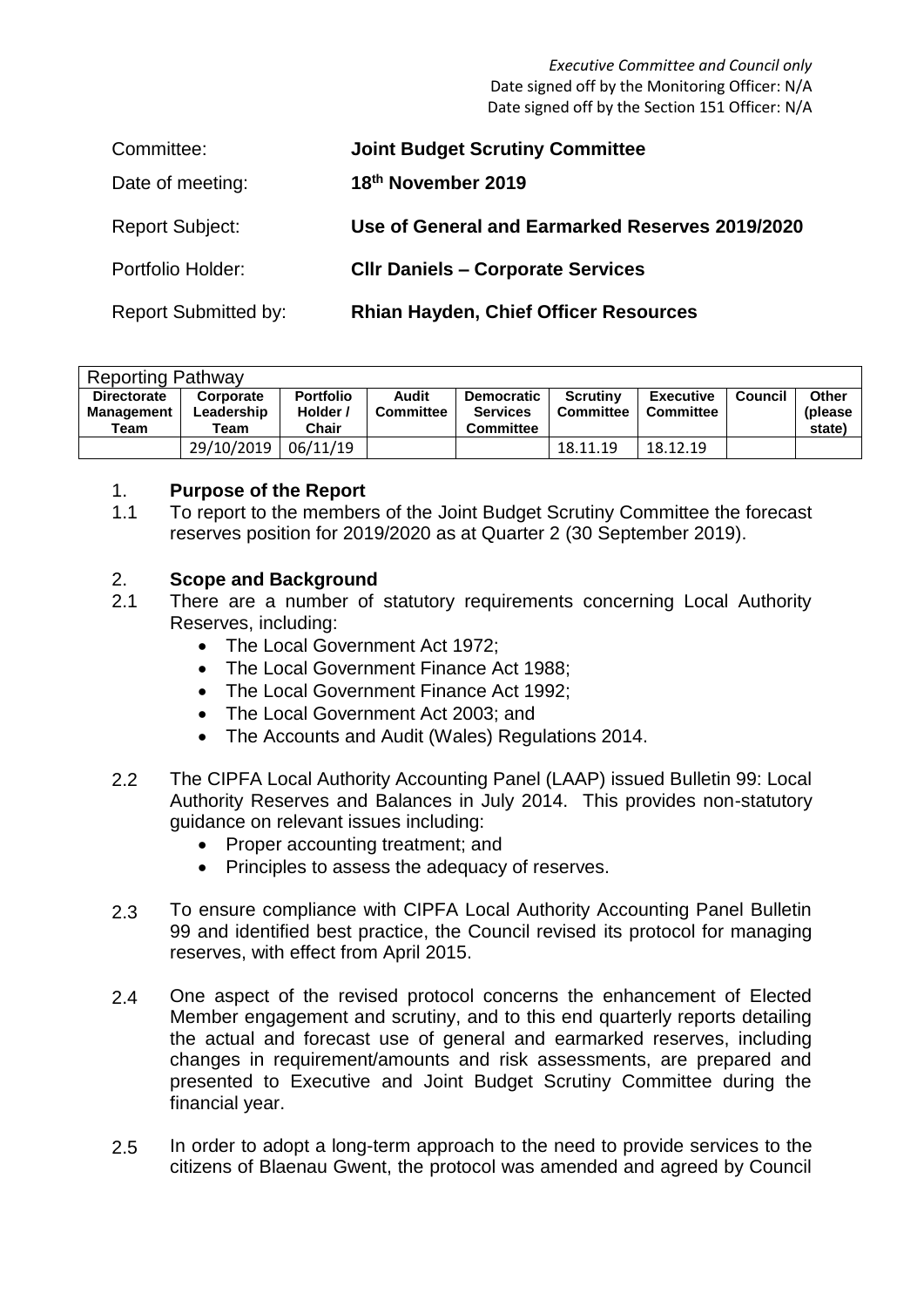in March 2016 to include a target level for general reserves. This was set as 4% of the last reported actual net revenue expenditure (as included in the Revenue Outturn return).

**Options for Recommendation** *To include Recommendation(s) / Endorsement by other groups, e.g. CMT/Committees/Other groups*)

- 3.1 That the Joint Budget Scrutiny Committee considers the attached report of forecast use of general and earmarked reserves for 2019/2020 and:
	- note the planned forecast increase of the General Reserve to 4.58% (above the 4% target level) for 2019/2020 and future years strengthening the Council's Financial Resilience.
	- consider the impact the £0.007m forecast adverse variance for 2019/2020 would have on the General Reserve target; and
	- continue to challenge budget overspends and implement appropriate service Action Plans, where required.

Maintenance of general reserves at an adequate level is crucial to the Council being able to meet future liabilities arising from risks for which specific provision has not been made.

# 4. **Evidence of how this topic supports the achievement of Council Priorities / Statutory Responsibilities / National Well-being Goals etc.**

# 4.1 **National Well-being Goals**

The management of earmarked and general reserves (in recognition of the need to plan for known or predicted future obligations, unexpected events or emergencies), allows the Authority to deliver services in pursuance of its obligations under the national well-being goals.

# 4.2 **Corporate Priorities**

This report supports the Council Priority, "Efficient Council", as it is part of the financial planning and reporting arrangements which support the Council's financial resilience.

# 5. **Implications Against Each Option**

# 5.1 **Financial Impact**

- 5.1.1 Section 6 provides an overall summary of the forecast financial position in relation to the remaining balances in general and earmarked reserves at 31 March 2020.
- 5.1.2 Table 1 at 6.1.3 (below) shows the forecast position for the general reserve at year-end 2019/2020 to be an increase of £0.242m, to £6.136m. This balance would represent 4.58% of net revenue expenditure, £0.775m above the 4% target level of £5.361m, indicating some progress towards strengthening the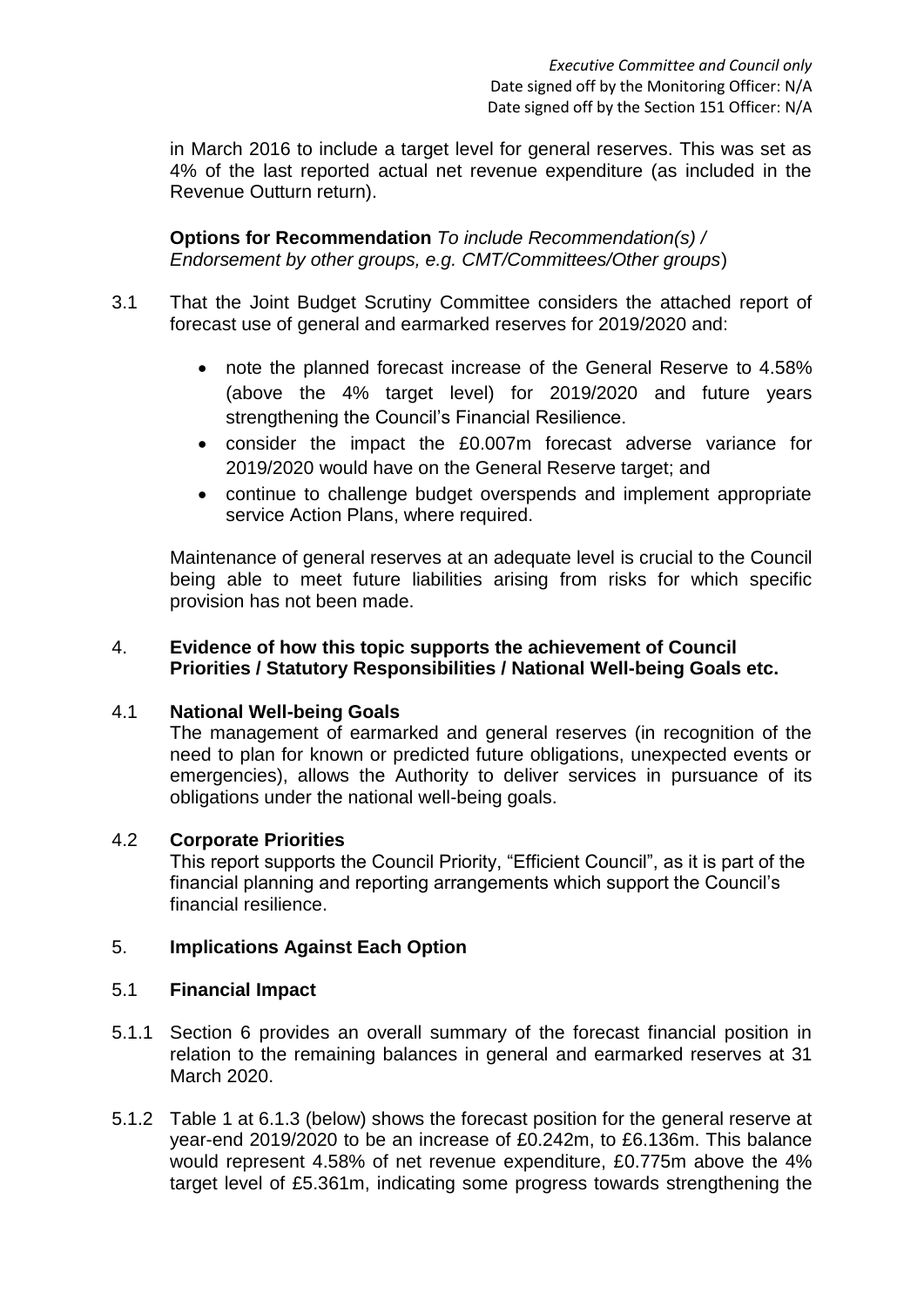financial resilience of the Council and allowing a buffer to deal with unexpected future issues.

- 5.1.3 The increase in general reserves is due to:
	- £117,000 contribution as agreed by Council during the 2019/2020 budget setting process
	- £132,000 as a result of a reduction in the Fire Service Precept charge following additional funding from Welsh Government for the increase in employers pension contributions.
- 5.1.4 Table 2 at 6.1.7 (below) shows the forecast level of earmarked reserves at 31 March 2020 to be £3.600m, an in year reduction of £3.229m. A substantial element of this reduction relates to school balances which are currently estimated to reduce by £1.061m over the financial year.
- 5.1.5 To maintain the general reserve at the 4% target level will potentially require further transfers into the reserve, dependent on budgeted use of the reserve and in-year over/under spends against service budgets. Further reserve adjustments should therefore be considered as part of the Medium Term Financial Strategy and will impact upon the Council's savings targets for future years.

#### 5.2 **Risk**

- 5.2.1 The Council must ensure an appropriate level and use of reserves to support its financial sustainability.
- 5.2.2 Failure to comply with the requirements set out in CIPFA LAAP Bulletin 99: *Local Authority Reserves and Balances*, which include the implementation of a clear protocol for the establishment, use, control and review of reserves, could result in adverse comments by regulators.
- 5.2.3 If the level of general reserves is not maintained at an adequate level, the Authority may be unable to meet future liabilities arising from risks for which specific provision has not been made. In addition, if the Authority has not maintained sufficient reserves, the successor authority may have difficulty in meeting liabilities arising and/or providing required services following a future local government reorganisation or collaboration.
- 5.2.4 A protocol for the management of reserves was adopted in April 2015 to mitigate the risk of non-compliance with CIPFA LAAP Bulletin 99 and identified best practice.
- 5.2.5 In the short-term, the level and adequacy of reserves are regularly reviewed and monitored through regular outturn/ forecast reporting. In the medium term, reserves are assessed as part of the budget-setting process and the Medium Term Financial Strategy. Maintenance or replenishment plans will be developed if necessary and implemented to maintain earmarked and general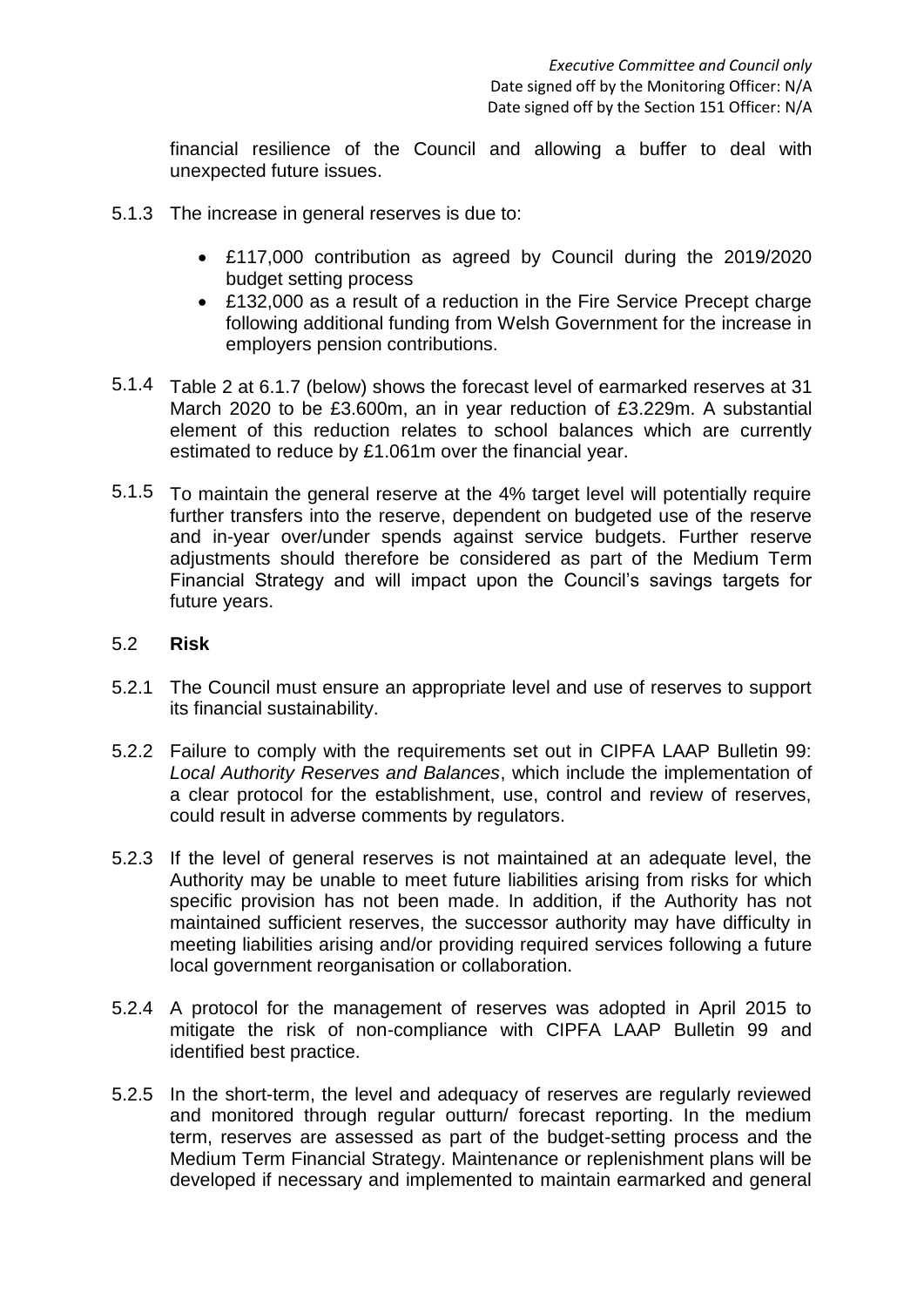reserves in accordance with the approved protocol.

- 5.2.6 To address the potential risk that the level of general reserves will fall below the protocol target level, the Council should develop a replenishment/maintenance plan as part of the Medium Term Financial Strategy for 2020/2021 and future years.
- 5.2.7 In its Annual Audit Letter relating to the 2017/2018 financial year, the Wales Audit Office noted the continued fall in total general and earmarked revenue reserves (i.e. usable reserves). In comparison to all other Welsh Authorities, the letter indicates that, as at 31 March 2018, Blaenau Gwent had the lowest level of general and earmarked reserves expressed as a percentage of Gross Revenue Expenditure (4.63%, compared with a maximum of 23.62% and an average of 11.44%).
- 5.2.8 In order to meet this Welsh average, general and earmarked reserves would need to increase significantly to approximately £20.7m.
- 5.2.9 There is a risk that failure to increase reserves further will attract adverse criticism from regulators. This risk can be mitigated by increasing the Council fund Reserve.

# 5.3 **Legal**

- 5.3.1 The Local Government Finance Act 1992 requires authorities in England and Wales to have regard to the level of reserves needed for meeting estimated future expenditure when calculating the budget requirement.
- 5.3.2 Section 25 of the Local Government Act 2003 places a duty on chief finance officers' to report on the robustness of estimates and adequacy of reserves when the authority is considering its budget requirement.
- 5.3.3 Section 114 of the Local Government Finance Act 1988 requires the chief finance officer to report to all the authority's councillors if there is or is likely to be unlawful expenditure or an unbalanced budget. This would include situations where reserves have become seriously depleted and it is forecast that the authority will not have the resources to meet its expenditure in a particular financial year.

#### 5.4 **Personnel**

5.4.1 There are no direct personnel/staffing implications arising out of this report.

# 6. **Supporting Evidence**

- 6.1 Performance Information and Data
- 6.1.1 The level of the Council's general reserve disclosed in the draft statutory accounts presented to Audit Committee in June 2019 for the financial year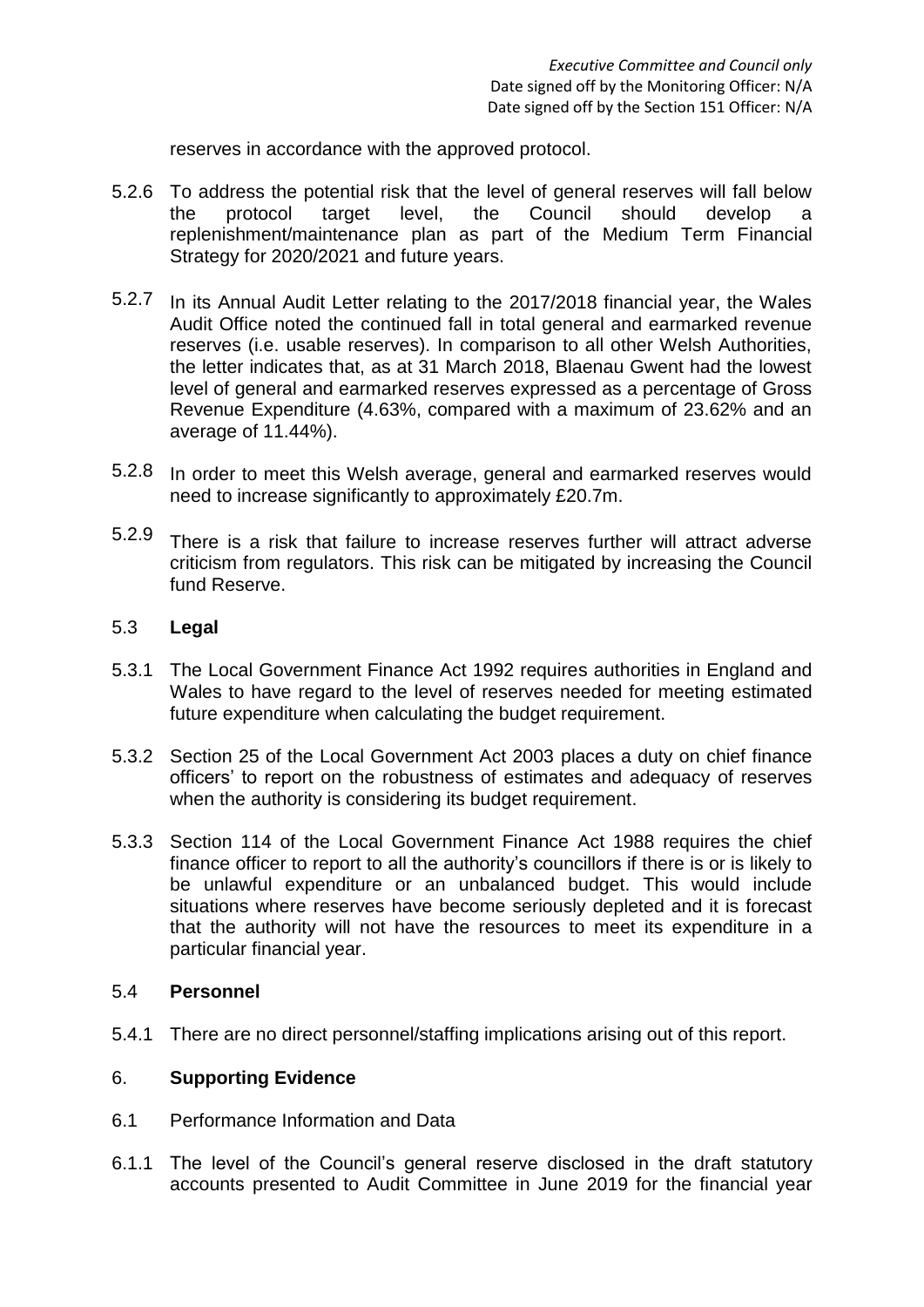ended 31 March 2019 was £5.894m equating to 4.40% of net revenue expenditure (as reported in the 2018/2019 Revenue Outturn forms). The current 4% target level of general reserves in accordance with the reserves protocol is £5.361m.

- 6.1.2 The revenue budget forecast year-end position for 2019/2020 (as at end of Quarter 2) indicates an overspend of £0.007m after the application of £0.369m from earmarked reserves.
- 6.1.3 Therefore, the potential impact on the forecast outturn position for the general reserve at 31 March 2020 would be as follows:

| Table 1: General Reserve                      | f000  |  |
|-----------------------------------------------|-------|--|
| Balance at 31 March 2019                      | 5,894 |  |
| Contribution to General Reserve               | 117   |  |
| Reduction in Fire Authority Precept           | 132   |  |
| Use of reserve: funding of forecast overspend | (7)   |  |
| Forecast Balance at 31 March 2020             | 6,136 |  |

- 6.1.4 The forecast general reserve balance at 31 March 2020 of £6.136m would represent 4.58% of net revenue expenditure as reported in the 2018/2019 Revenue Outturn forms. The general reserve would therefore be £0.775m above the 4% target level of £5.361m
- 6.1.5 Appendix 1 gives details of the total earmarked reserves held at the start of the 2019/2020 financial year (£6.829m) with actual reserve movements to the end of quarter 2 (30 September 2019) and forecast movements to 31 March 2020.
- 6.1.6 The level of earmarked reserves has been determined in accordance with the reserves protocol agreed by Corporate Management Team in April 2016. The level of usable reserves available to the Authority increased by £1.720m in 2018/2019.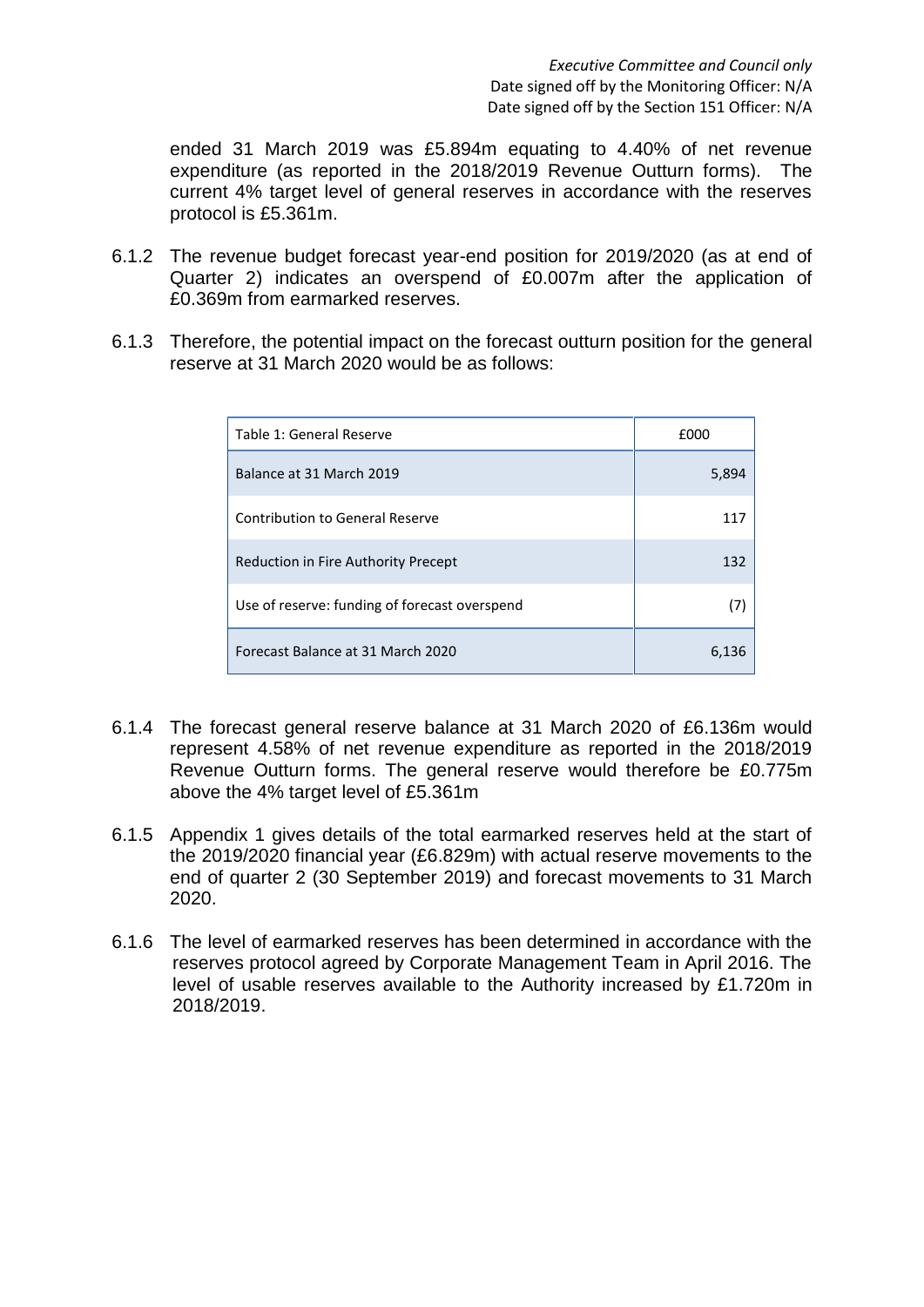6.1.7 The current summary forecast outturn position for earmarked reserves at 31 March 2020 is as follows:

| Table 2: Earmarked Reserves       | £000          |  |
|-----------------------------------|---------------|--|
| Balance at 31 March 2019          | 6,829         |  |
| Reserve Adjustments               | $\mathcal{P}$ |  |
| Actual Expenditure to Q2          | (369)         |  |
| Forecast Expenditure to Q4        | (2,862)       |  |
| Forecast Balance at 31 March 2020 | 3,600         |  |

- 6.1.8 For those reserves that have been utilised to fund actual expenditure to 30 September 2019 (£0.369m), details of the expenditure funded have been provided in Appendix 2. Details of additional income transferred to earmarked reserves (£0.002m) have been provided in Appendix 3.
- 6.1.9 During Quarter 2, earmarked reserves have been assessed for purpose, requirement and adequacy and adjusted where necessary to meet identified liabilities.

# 6.2 **Expected outcome for the public**

- 6.2.1 The management of earmarked and general reserves (in recognition of the need to plan for known or predicted future obligations, unexpected events or emergencies), helps demonstrate stewardship of the Authority's resources and its ability to provide services to the local community.
- 6.3 **Involvement** *(consultation, engagement, participation)*
- 6.3.1 Not applicable.

# 6.4 **Thinking for the Long term** *(forward planning)*

6.4.1 Stewardship of the Authority's resources allows for the provision of services to the local community in the short and long term.

#### 6.5 **Preventative focus**

- 6.5.1 Not applicable.
- 6.6 **Collaboration / partnership working**